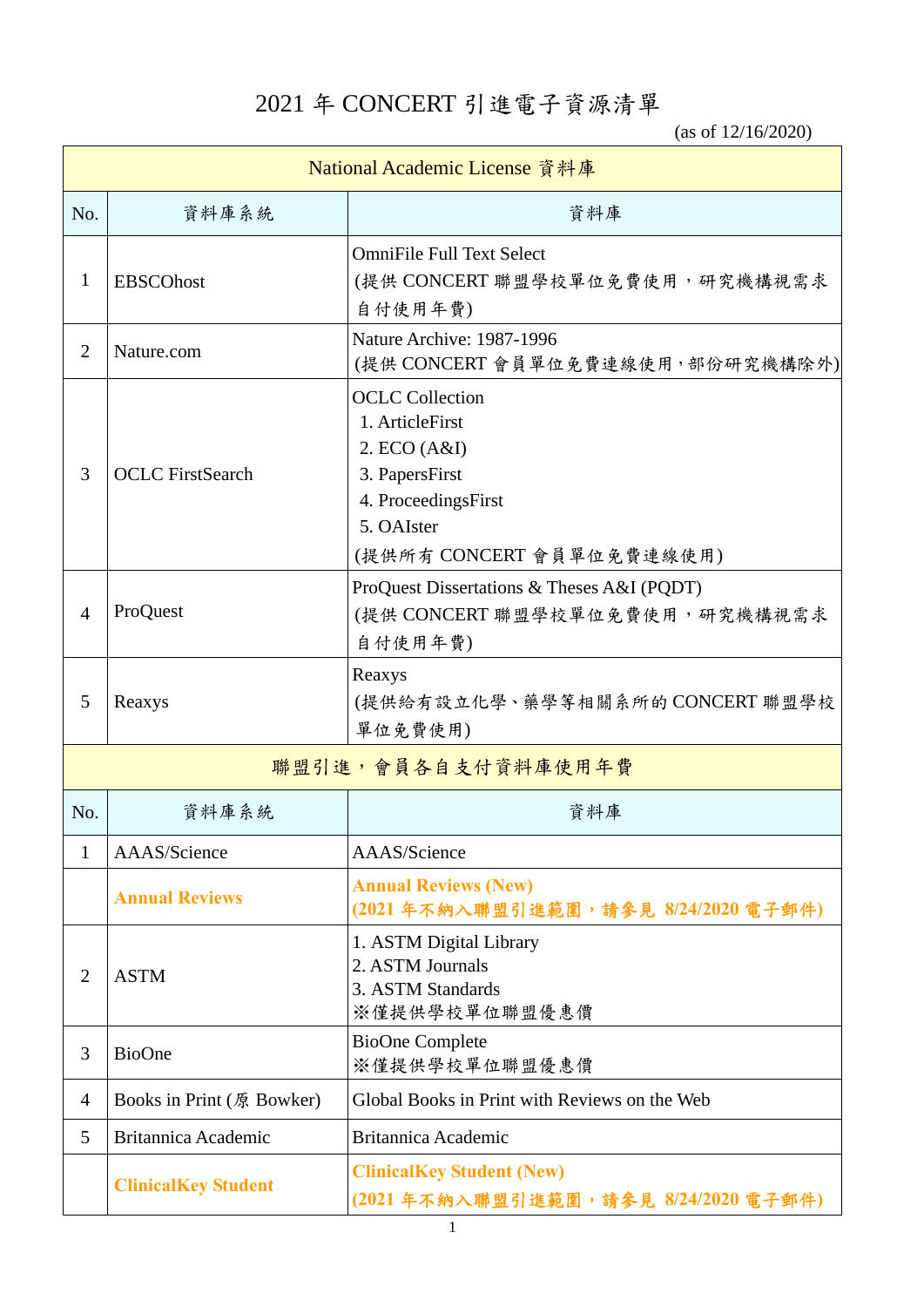| No.            | 資料庫系統                                                    | 資料庫                                                                                                                                                                                                                                                                                                                                                                                                                                                                                                                                                                                                                                 |
|----------------|----------------------------------------------------------|-------------------------------------------------------------------------------------------------------------------------------------------------------------------------------------------------------------------------------------------------------------------------------------------------------------------------------------------------------------------------------------------------------------------------------------------------------------------------------------------------------------------------------------------------------------------------------------------------------------------------------------|
| 6              | <b>EBSCOhost</b>                                         | 1. Academic Search Complete<br>2. Academic Search Elite<br>3. Academic Search Premier<br>4. Art Full Text (H.W. Wilson)<br>5. ATLA Religion Database with ATLA Serials<br>6. Business Source Complete<br>7. Business Source Elite<br>8. Business Source Premier<br>9. CINAHL Collection<br>10. Communication & Mass Media Complete<br>11. EconLit<br>12. EconLit with Full Text<br>13. Education Research Complete<br>14. Hospitality & Tourism Complete<br>15. Library Literature and Information Science Full Text (H.W.<br>Wilson)<br>16. MLA International Bibliography<br>17. OmniFile Full Text Select (H.W. Wilson) (研究機構適用) |
| $\overline{7}$ | Eikon with Datastream for<br>Office                      | Eikon with Datastream for Office                                                                                                                                                                                                                                                                                                                                                                                                                                                                                                                                                                                                    |
|                | <b>Embase</b>                                            | <b>Embase (New)</b><br>(2021年不納入聯盟引進範圍,請參見 8/24/2020 電子郵件)                                                                                                                                                                                                                                                                                                                                                                                                                                                                                                                                                                          |
| 8              | <b>Emerald Insight</b>                                   | 1. Emerald eCase<br>2. Emerald Journals                                                                                                                                                                                                                                                                                                                                                                                                                                                                                                                                                                                             |
|                | <b>EMIS Intelligence</b>                                 | <b>EMIS Intelligence (New)</b><br>(2021年不納入聯盟引進範圍,請參見 8/24/2020 電子郵件)                                                                                                                                                                                                                                                                                                                                                                                                                                                                                                                                                               |
|                | <b>Endnote</b>                                           | Endnote (書目管理軟體) (New)<br>(2021年不納入聯盟引進範圍,請參見 8/24/2020 電子郵件)                                                                                                                                                                                                                                                                                                                                                                                                                                                                                                                                                                       |
| 9              | Gale                                                     | 1. Biography in Context<br>2. Literature Resource Center                                                                                                                                                                                                                                                                                                                                                                                                                                                                                                                                                                            |
| 10             | <b>Grolier Online</b>                                    | <b>Grolier Online</b>                                                                                                                                                                                                                                                                                                                                                                                                                                                                                                                                                                                                               |
| 11             | HeinOnline                                               | HeinOnline Academic Core Collection<br>※僅特定研究機構適用                                                                                                                                                                                                                                                                                                                                                                                                                                                                                                                                                                                   |
|                | <b>Henry Stewart Talks</b>                               | The Business & Management Collection (New)<br>(2021年不納入聯盟引進範圍,請參見 8/24/2020 電子郵件)                                                                                                                                                                                                                                                                                                                                                                                                                                                                                                                                                   |
| 12             | <b>IEEE Xplore</b>                                       | IEEE Electronic Library (原 IEEE/IET Electronic Library)<br>(2021年起資料庫名稱異動,請參見9/4/2020電子郵件)<br>※僅提供學校單位聯盟優惠價                                                                                                                                                                                                                                                                                                                                                                                                                                                                                                                         |
| 13             | In $Cites^{TM}$ Journal Citation<br>Reports <sup>®</sup> | InCites <sup>TM</sup> Journal Citation Reports <sup>®</sup> (Perpetual License)                                                                                                                                                                                                                                                                                                                                                                                                                                                                                                                                                     |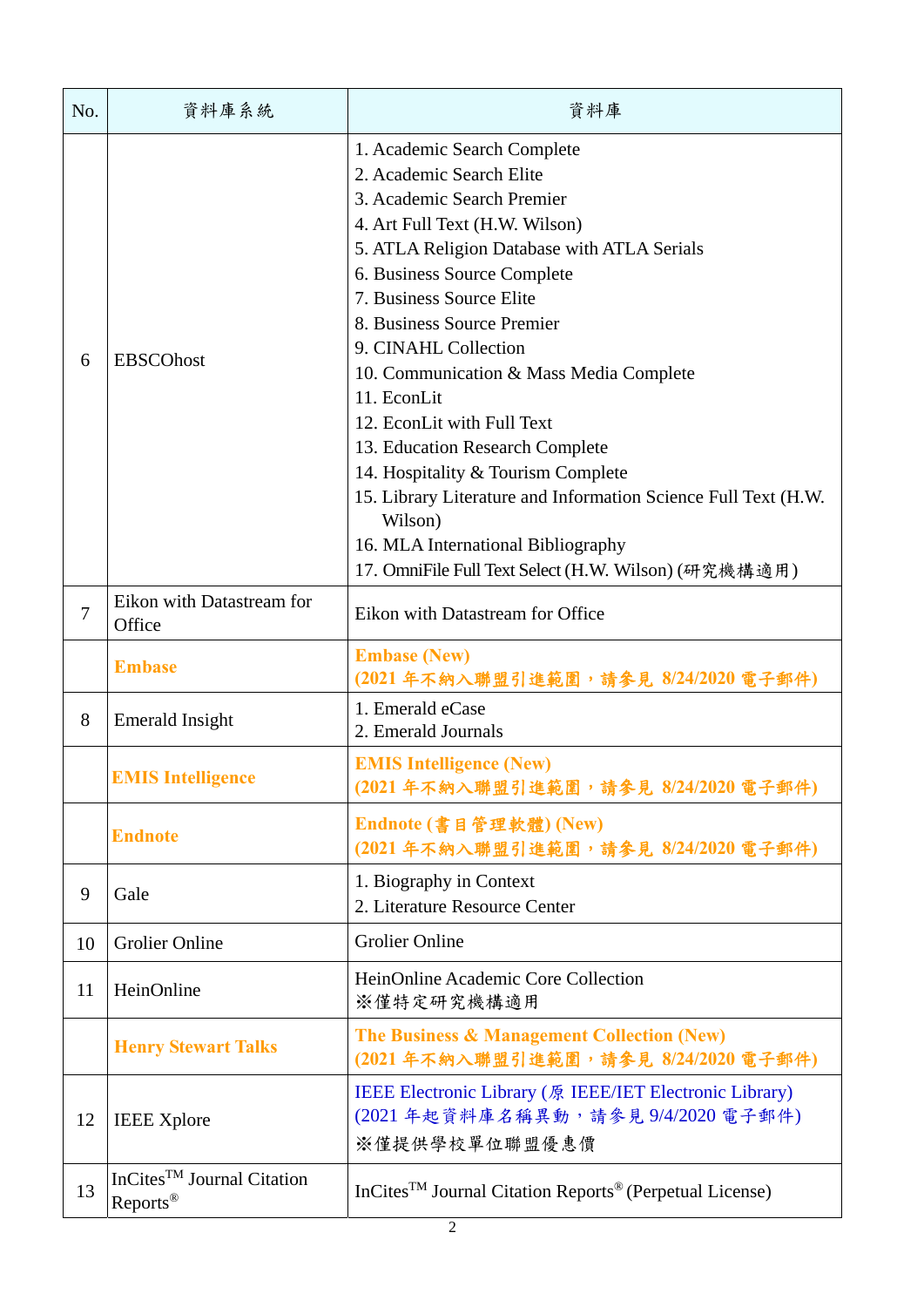| No. | 資料庫系統                     | 資料庫                                                                                                                                                                                                                                                                                                                                                                                                                                                                                                                                                                                                                                                                                                                                                                                 |
|-----|---------------------------|-------------------------------------------------------------------------------------------------------------------------------------------------------------------------------------------------------------------------------------------------------------------------------------------------------------------------------------------------------------------------------------------------------------------------------------------------------------------------------------------------------------------------------------------------------------------------------------------------------------------------------------------------------------------------------------------------------------------------------------------------------------------------------------|
|     | <b>InnovationQ Plus</b>   | InnovationQ Plus (前案檢索&專利平台) (New)<br>(2021年不納入聯盟引進範圍,請參見 8/24/2020 電子郵件)                                                                                                                                                                                                                                                                                                                                                                                                                                                                                                                                                                                                                                                                                                           |
|     | <b>JAMA Network</b>       | <b>JAMA Network Journals (New)</b><br>(2021年不納入聯盟引進範圍,請參見 8/24/2020 電子郵件)                                                                                                                                                                                                                                                                                                                                                                                                                                                                                                                                                                                                                                                                                                           |
| 14  | JoVE                      | 1. Journal of Visualized Experiments<br>2. JoVE Science Education                                                                                                                                                                                                                                                                                                                                                                                                                                                                                                                                                                                                                                                                                                                   |
| 15  | <b>JSTOR</b>              | 1. Arts & Sciences I Collection<br>2. Arts & Sciences II Collection<br>3. Arts & Sciences III Collection<br>4. Arts & Sciences IV Collection<br>5. Arts & Sciences V Collection<br>6. Arts & Sciences VI Collection<br>7. Arts & Sciences VII Collection<br>8. Arts & Sciences VIII Collection<br>9. Arts & Sciences IX Collection<br>10. Arts & Sciences X Collection<br>11. Arts & Sciences XI Collection<br>12. Arts & Sciences XII Collection<br>13. Arts & Sciences XIII Collection<br>14. Arts & Sciences XIV Collection<br>15. Arts & Sciences XV Collection<br>16. Health & General Sciences Collection<br>17. Life Sciences Collection<br>* Security Studies (New)<br>(2021年不納入聯盟引進範圍,請參見 8/24/2020 電子郵件)<br>* Sustainability (New)<br>(2021年不納入聯盟引進範圍,請參見 8/24/2020 電子郵件) |
|     | <b>Lib. Steps</b>         | Lib. Steps (資源探索整合查詢線上應用服務) (New)<br>(2021年不納入聯盟引進範圍,請參見 8/24/2020 電子郵件)                                                                                                                                                                                                                                                                                                                                                                                                                                                                                                                                                                                                                                                                                                            |
| 16  | Medici.tv                 | Medici.tv                                                                                                                                                                                                                                                                                                                                                                                                                                                                                                                                                                                                                                                                                                                                                                           |
| 17  | nature.com                | Nature Journals; Academic Journals on nature.com                                                                                                                                                                                                                                                                                                                                                                                                                                                                                                                                                                                                                                                                                                                                    |
| 18  | Naxos Music Library       | Naxos Music Library                                                                                                                                                                                                                                                                                                                                                                                                                                                                                                                                                                                                                                                                                                                                                                 |
| 19  | Naxos Spoken Word Library | Naxos Spoken Word Library                                                                                                                                                                                                                                                                                                                                                                                                                                                                                                                                                                                                                                                                                                                                                           |
|     | <b>Nexis Uni</b>          | <b>Nexis Uni</b><br>(2021年不納入聯盟引進範圍,請參見 9/18/2020 電子郵件)                                                                                                                                                                                                                                                                                                                                                                                                                                                                                                                                                                                                                                                                                                                             |
| 20  | <b>OCLC</b> FirstSearch   | WorldCat                                                                                                                                                                                                                                                                                                                                                                                                                                                                                                                                                                                                                                                                                                                                                                            |
| 21  | <b>Oxford Art Online</b>  | Grove Art Online                                                                                                                                                                                                                                                                                                                                                                                                                                                                                                                                                                                                                                                                                                                                                                    |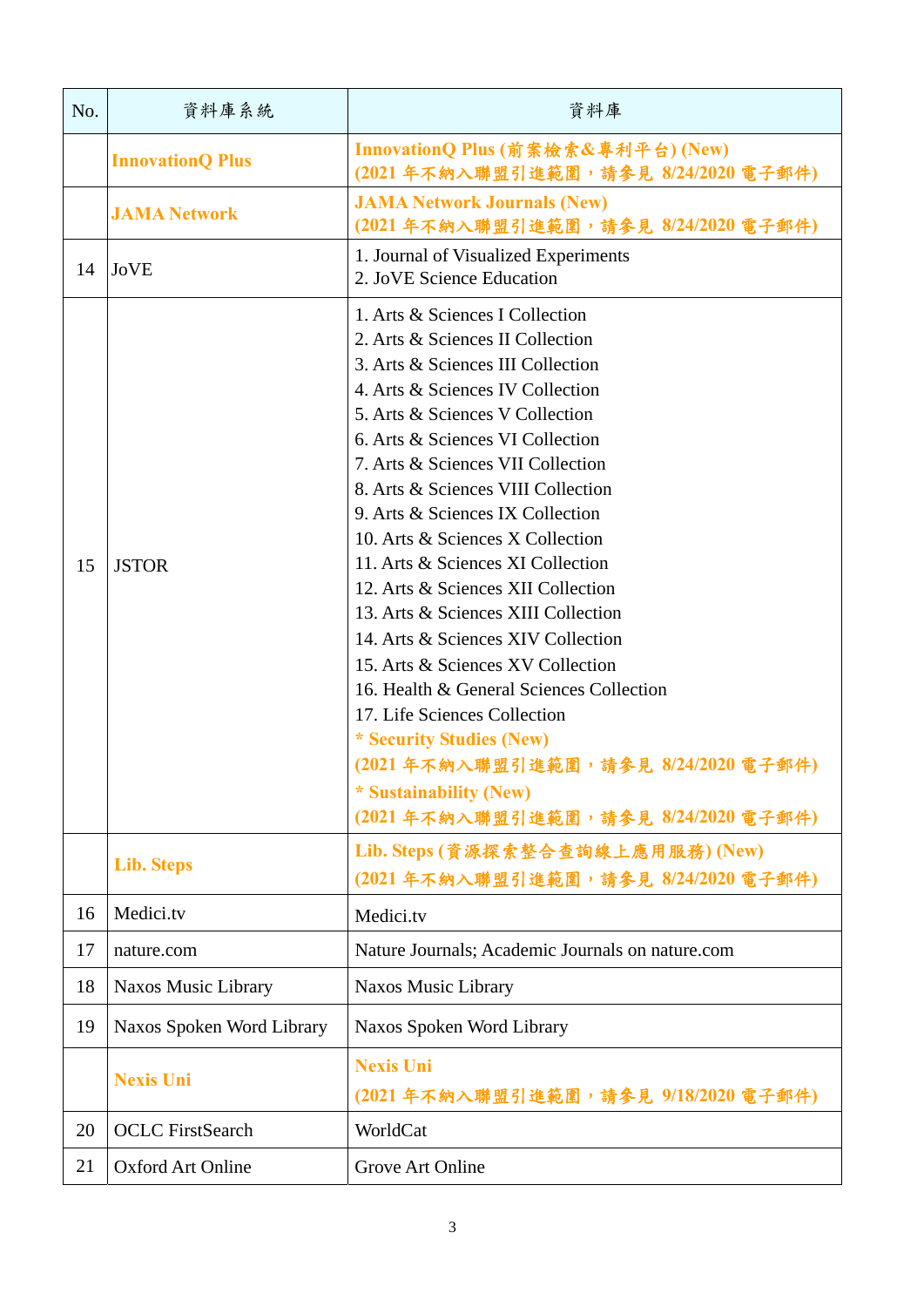| No. | 資料庫系統                             | 資料庫                                                                                                                                                                                                                                                                                                                                                                                                                                                                                                                                                                                                                                                                                                                                                                         |
|-----|-----------------------------------|-----------------------------------------------------------------------------------------------------------------------------------------------------------------------------------------------------------------------------------------------------------------------------------------------------------------------------------------------------------------------------------------------------------------------------------------------------------------------------------------------------------------------------------------------------------------------------------------------------------------------------------------------------------------------------------------------------------------------------------------------------------------------------|
| 22  | <b>Oxford Journals Collection</b> | <b>Oxford Journals Collection</b>                                                                                                                                                                                                                                                                                                                                                                                                                                                                                                                                                                                                                                                                                                                                           |
| 23  | <b>Oxford Music Online</b>        | Grove Music Online                                                                                                                                                                                                                                                                                                                                                                                                                                                                                                                                                                                                                                                                                                                                                          |
| 24  | <b>Oxford Reference</b>           | <b>Premium Collection</b>                                                                                                                                                                                                                                                                                                                                                                                                                                                                                                                                                                                                                                                                                                                                                   |
| 25  | Project MUSE                      | Project MUSE                                                                                                                                                                                                                                                                                                                                                                                                                                                                                                                                                                                                                                                                                                                                                                |
| 26  | ProQuest                          | 1. ABI/INFORM Collection<br>2. ABI/INFORM Global<br>3. Advanced Technologies & Aerospace Collection<br>4. AGRICOLA<br>5. Aquatic Sciences and Fisheries Abstracts (ASFA)<br>6. Arts & Humanities Database<br>7. Biological Science Collection<br>8. Career & Technical Education Database<br>9. Education Database<br>10. Entrepreneurship Database<br>11. Library and Information Science Abstracts (LISA)<br>12. Linguistics and Language Behavior Abstracts (LLBA)<br>13. Materials Science Collection & Engineering Collection<br>14. Natural Science Collection<br>15. Periodicals Index Online (PIO)<br>16. Research Library<br>17. Sociological Abstracts<br>18. The Vogue Archive<br>19. ProQuest Dissertations & Theses A&I (PQDT) (研究機構<br>適用)<br>※部份資料庫特定研究機構不適用 |
| 27  | <b>RefWorks</b>                   | RefWorks (書目管理軟體)<br>※僅提供學校單位聯盟優惠價                                                                                                                                                                                                                                                                                                                                                                                                                                                                                                                                                                                                                                                                                                                                          |
| 28  | S&P Capital IQ                    | Compustat on S&P Capital IQ<br>※僅提供學校單位聯盟優惠價                                                                                                                                                                                                                                                                                                                                                                                                                                                                                                                                                                                                                                                                                                                                |
| 29  | SAE Mobilus <sup>®</sup>          | <b>Technical Papers</b><br>※僅提供學校單位聯盟優惠價                                                                                                                                                                                                                                                                                                                                                                                                                                                                                                                                                                                                                                                                                                                                    |
|     | <b>SAGE Knowledge</b>             | <b>SAGE Business Cases (New)</b><br>(2021年不納入聯盟引進範圍,請參見 8/24/2020 電子郵件)                                                                                                                                                                                                                                                                                                                                                                                                                                                                                                                                                                                                                                                                                                     |
| 30  | ScienceDirect                     | ScienceDirect                                                                                                                                                                                                                                                                                                                                                                                                                                                                                                                                                                                                                                                                                                                                                               |
| 31  | SciFinder                         | SciFinder<br>※僅提供學校單位聯盟優惠價                                                                                                                                                                                                                                                                                                                                                                                                                                                                                                                                                                                                                                                                                                                                                  |
| 32  | <b>SciFinder</b> <sup>n</sup>     | <b>SciFindern</b> (New)<br>※僅提供學校單位聯盟優惠價                                                                                                                                                                                                                                                                                                                                                                                                                                                                                                                                                                                                                                                                                                                                    |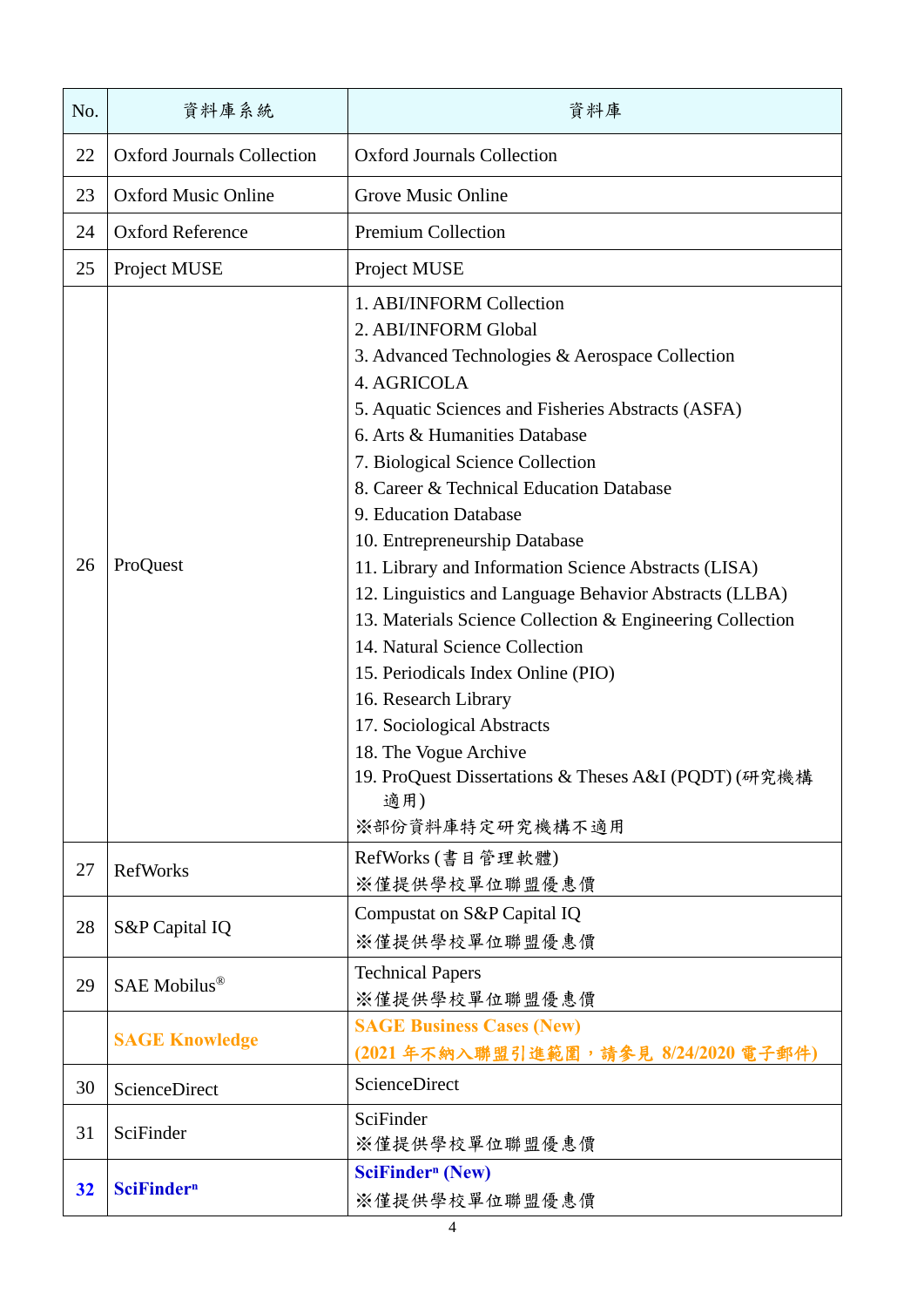| No. | 資料庫系統                | 資料庫                                                                                                                                                           |
|-----|----------------------|---------------------------------------------------------------------------------------------------------------------------------------------------------------|
| 33  | Scopus               | Scopus                                                                                                                                                        |
| 34  | Springer             | <b>Springer Journals</b>                                                                                                                                      |
| 35  | Taylor & Francis     | Taylor & Francis Journals                                                                                                                                     |
| 36  | Ulrichsweb           | Ulrichsweb.com                                                                                                                                                |
| 37  | Web of Science       | 1. Arts and Humanities Citation Index (A&HCI)<br>2. Science Citation Index Expanded (SCIE)<br>3. Social Sciences Citation Index (SSCI)<br>(Perpetual License) |
| 38  | Wiley Online Library | Wiley Online Library                                                                                                                                          |
| 39  | <b>WIPS Global</b>   | <b>WIPS Global</b>                                                                                                                                            |
| 40  | KMCC 光華管理個案收錄庫       | KMCC 光華管理個案收錄庫                                                                                                                                                |
| 41  | MARS 臺灣管理文獻庫         | MARS 臺灣管理文獻庫                                                                                                                                                  |
| 42  | 天下雜誌群知識庫             | 1.天下雜誌群知識庫<br>2.天下雜誌群影音知識庫                                                                                                                                    |
| 43  | 中國知識資源總庫             | 1.中國期刊全文數據庫(包含世紀期刊) (New)<br>2.中國碩博士論文全文數據庫(New)<br>3.中國重要會議論文全文數據庫(New)                                                                                      |
| 44  | 月旦知識庫                | 月旦知識庫<br>※特定研究機構不適用                                                                                                                                           |
| 45  | 台經院產經資料庫             | 台經院產經資料庫<br>※僅提供學校單位聯盟優惠價                                                                                                                                     |
| 46  | 台灣經濟新報               | 1.總體經濟及金融指標資料庫<br>2.國內基金淨值及持股資料庫<br>3.台灣證券交易暨衍生性商品資料庫<br>4.台灣公司治理資料庫<br>※僅提供學校單位聯盟優惠價                                                                         |
| 47  | 華藝線上圖書館資料庫           | 1. CEPS 中文電子期刊資料庫暨平台服務<br>2. CETD 中文碩博士論文資料庫暨平台服務<br>※僅學校單位及特定研究機構適用                                                                                          |
| 48  | 萬方數據知識服務平台           | 1.中外專利知識庫<br>2.中外標準資料庫<br>3.中國地方志資料庫                                                                                                                          |